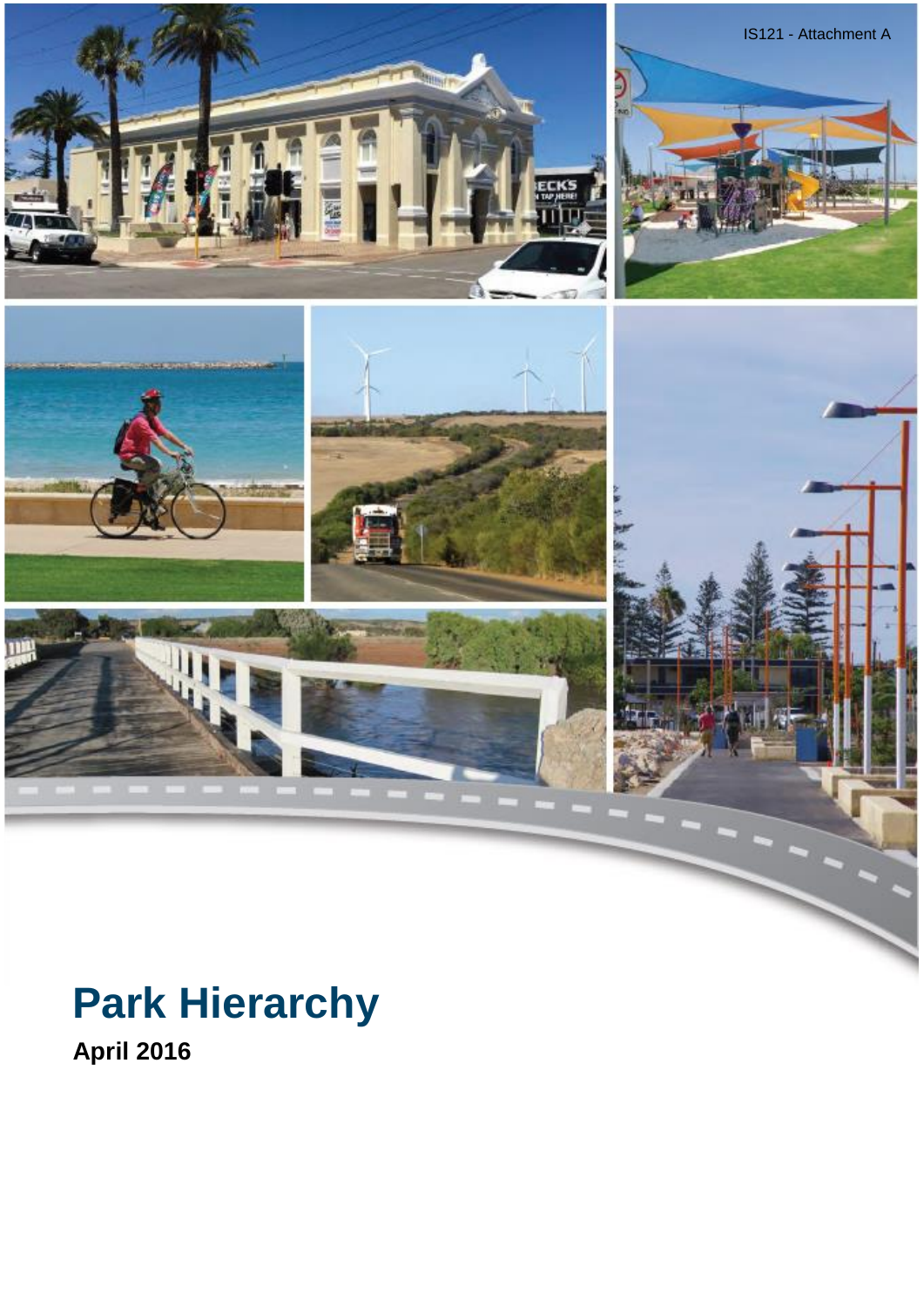### **1. Local Park**

**Purpose and Function:** Local parks are usually small parklands that service the recreational needs of the immediate residential population. They are primarily used for recreation and may include small areas of nature space.

| <b>Quantity / Typical</b>  | 4,000m2 to 1ha*                                                                              |  |  |  |
|----------------------------|----------------------------------------------------------------------------------------------|--|--|--|
|                            |                                                                                              |  |  |  |
| size                       |                                                                                              |  |  |  |
| Distance / Access          | Within 400m or 5 minute walk.                                                                |  |  |  |
| <b>Location and Design</b> | Local parks should:                                                                          |  |  |  |
|                            | Be located within a 5 minute walk from surrounding residences.                               |  |  |  |
|                            | Include accessible, safe pedestrian and cycling connections.                                 |  |  |  |
|                            | Form part of an overall pedestrian and cycling network to connect key<br>destination points. |  |  |  |
|                            | Support good passive surveillance.                                                           |  |  |  |
|                            | Be responsive to natural site features.                                                      |  |  |  |
|                            | Build on sense of place.<br>$\bullet$                                                        |  |  |  |
|                            | Assist to preserve local biodiversity and natural area values.                               |  |  |  |
| <b>Activities</b>          | Activities may include:                                                                      |  |  |  |
|                            | Children's play, dog walking, picnics, friends and family gatherings.                        |  |  |  |
|                            | Relaxation and rest spots.<br>$\bullet$                                                      |  |  |  |
|                            | Walking, running, general exercise or cycling                                                |  |  |  |
|                            |                                                                                              |  |  |  |

#### **Infrastructure Provision (to City Specification)**

- 1x Brass water taps and post
- 400m (approx.) Bollards @ 1.5m spacings
- Garden beds with native plants
- Turf & irrigation system, inc. associated infrastructure e.g. piping, tanks, pumps, pump shed.
- 1x Park name sign
- 1x information sign
- Associated drainage infrastructure (if required)
- 1x bench seat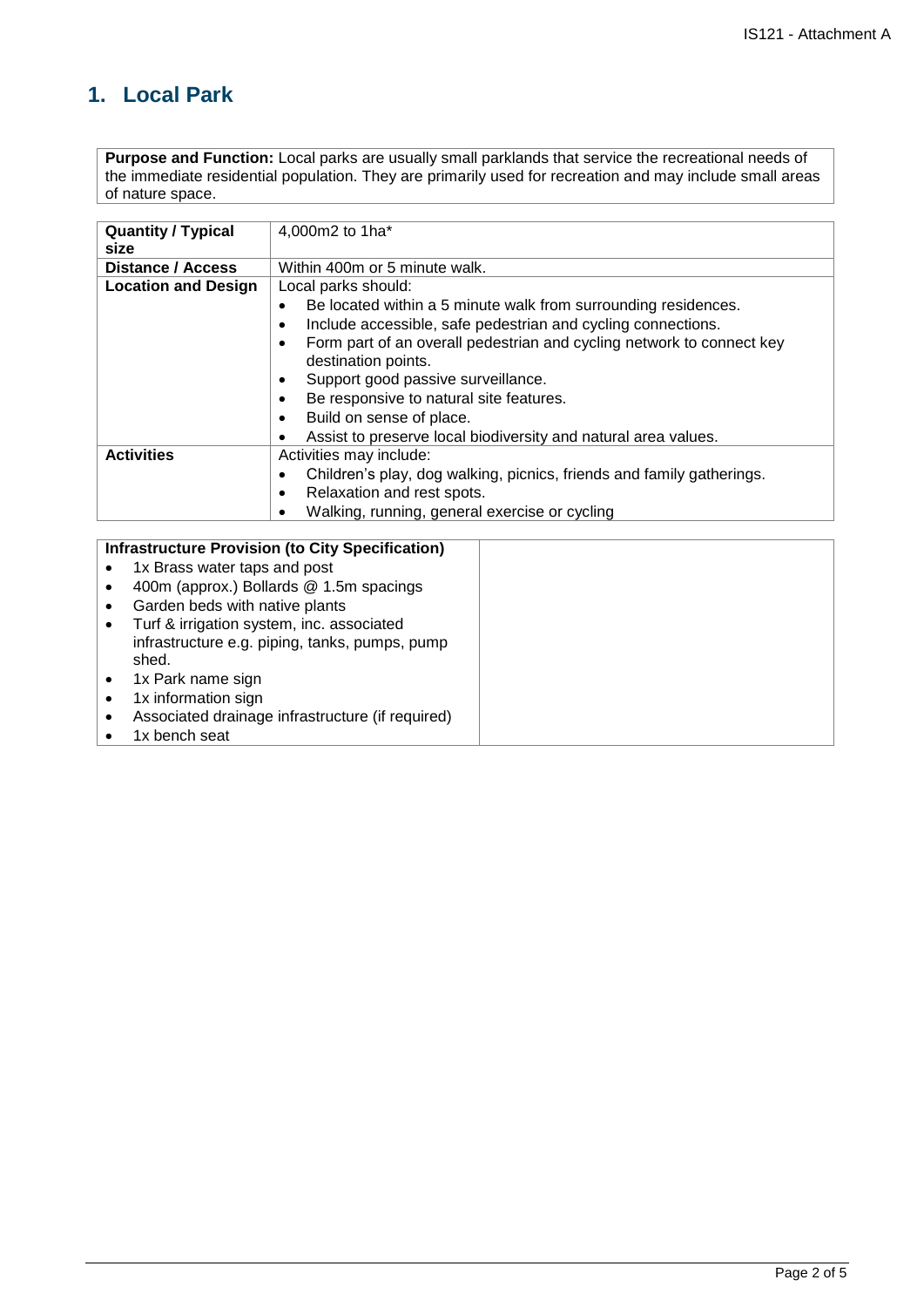## **2. Neighbourhood Park**

**Purpose and Function:** Neighbourhood parks serve as the recreational and social focus of a community. Residents are attracted by the variety of features and facilities and opportunities to socialise. They can assist to engender sense of place and protect specific conservation values through retention of nature spaces. Neighbourhood parks may be used for informal junior sport or sports training (not sporting fixtures) if appropriate space is available.

| <b>Quantity / Typical</b>  | 1ha to 5ha                                                                                                                        |  |  |  |  |  |
|----------------------------|-----------------------------------------------------------------------------------------------------------------------------------|--|--|--|--|--|
| size                       |                                                                                                                                   |  |  |  |  |  |
| <b>Distance / Access</b>   | Within 800m or 10 minute walk.                                                                                                    |  |  |  |  |  |
| <b>Location and Design</b> | Neighbourhood parks should:                                                                                                       |  |  |  |  |  |
|                            | Be central to surrounding neighbourhoods.                                                                                         |  |  |  |  |  |
|                            | Include accessible, safe pedestrian and cycling connections.<br>$\bullet$                                                         |  |  |  |  |  |
|                            | Form part of an overall pedestrian and cycling network to connect key<br>$\bullet$<br>destination points.                         |  |  |  |  |  |
|                            | Support good passive surveillance.<br>$\bullet$                                                                                   |  |  |  |  |  |
|                            | Be responsive to natural site features.<br>$\bullet$                                                                              |  |  |  |  |  |
|                            | Build on sense of place.<br>$\bullet$                                                                                             |  |  |  |  |  |
|                            | Assist to preserve local biodiversity and natural area values.<br>$\bullet$                                                       |  |  |  |  |  |
|                            | Neighbourhood parks may also:                                                                                                     |  |  |  |  |  |
|                            | Be collocated with schools to create a community hub.<br>$\bullet$                                                                |  |  |  |  |  |
| <b>Activities</b>          | Neighbourhood parks may include a combination of open parkland and<br>$\bullet$<br>bushland with activity spaces for casual play. |  |  |  |  |  |
|                            |                                                                                                                                   |  |  |  |  |  |

| <b>Infrastructure Provision (to City Specification)</b><br>2x Brass water taps and post<br>1000m (approx.) Bollards @ 1.5m spacings<br>Garden beds with native plants<br>Turf & irrigation system, inc. associated<br>infrastructure e.g. piping, tanks, pumps, pump<br>shed.<br>$1x \text{ Bin}$<br>1x Park name sign<br>2x information signs<br>Associated drainage infrastructure (if required) | 1x bench seat<br>1x small playground, inc. shade, softfall &<br>٠<br>edging<br>1x Gazebo (i.e. shelter with seats & table)<br>٠<br>1x drinking fountain<br>٠<br>1x bicycle rack<br>٠<br>1x picnic table<br>٠<br>Lighting (if required)<br>75m length, 2m width concrete path<br>٠ |
|----------------------------------------------------------------------------------------------------------------------------------------------------------------------------------------------------------------------------------------------------------------------------------------------------------------------------------------------------------------------------------------------------|-----------------------------------------------------------------------------------------------------------------------------------------------------------------------------------------------------------------------------------------------------------------------------------|
|----------------------------------------------------------------------------------------------------------------------------------------------------------------------------------------------------------------------------------------------------------------------------------------------------------------------------------------------------------------------------------------------------|-----------------------------------------------------------------------------------------------------------------------------------------------------------------------------------------------------------------------------------------------------------------------------------|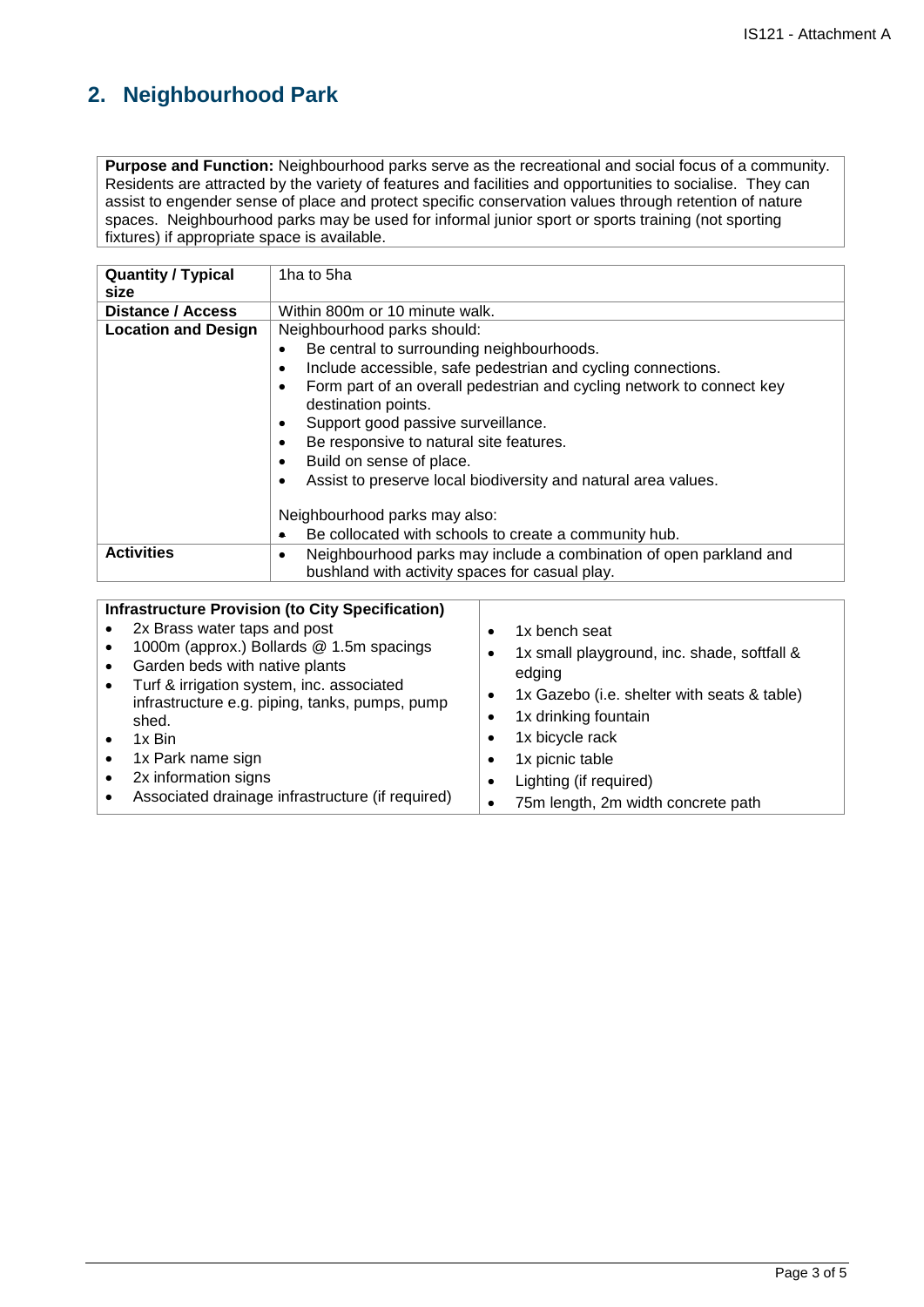# **3. District Park**

**Purpose and Function:** District parks are principally for larger scale public recreational activities. It could also provide for informal sport. They will very likely include substantial recreation space and some nature space. Their design and function should consider biodiversity principles and environmental management goals. District parks serve several neighbourhoods with visitors travelling from surrounding districts.

| <b>Quantity / Typical</b><br>size    | 5ha to 15+ha                                                                                                                                                                                                                                                                                                                                                                                                                                                                                                                                                                                                                                                                                                        |  |  |  |  |
|--------------------------------------|---------------------------------------------------------------------------------------------------------------------------------------------------------------------------------------------------------------------------------------------------------------------------------------------------------------------------------------------------------------------------------------------------------------------------------------------------------------------------------------------------------------------------------------------------------------------------------------------------------------------------------------------------------------------------------------------------------------------|--|--|--|--|
| <b>Distance / Access</b>             | Within 2km or 5 minute drive. District parks may provide sporting facilities for the<br>wider district and surrounding communities.                                                                                                                                                                                                                                                                                                                                                                                                                                                                                                                                                                                 |  |  |  |  |
| <b>Location and</b><br><b>Design</b> | District parks should:<br>Be central to the catchment to maximise accessibility.<br>$\bullet$<br>Accommodate the recommended dimensions and supporting amenity for<br>$\bullet$<br>recreation.<br>Be located on district distributor roads (where possible) with good passive<br>$\bullet$<br>surveillance.<br>Ideally serviced by public transport networks.<br>$\bullet$<br>Include accessible, safe pedestrian and cycling connections.<br>$\bullet$<br>District parks may also:<br>Be collocated with a school or other community facilities to create a community<br>$\bullet$<br>hub.<br>Provide a significant visual break in the urban environment, particularly along<br>$\bullet$<br>major thoroughfares. |  |  |  |  |
| <b>Activities</b>                    | Assist to preserve local biodiversity and natural area values.<br>District parks may:<br>Consist of sufficient space to accommodate a variety of concurrent uses,<br>$\bullet$<br>including informal sports, children's play, picnicking, exercising the dog, social<br>gatherings and individual activities.<br>Include a combination of bushland, open parkland for casual play and space<br>$\bullet$<br>for organised sport.                                                                                                                                                                                                                                                                                    |  |  |  |  |

| ٠ | 3x Brass water taps and post                     | ٠ | 2x drinking fountain                            |
|---|--------------------------------------------------|---|-------------------------------------------------|
|   | 1500m (approx.) Bollards @ 1.5m spacings         | ٠ | 2x bicycle rack                                 |
|   |                                                  |   |                                                 |
|   | Garden beds with native plants                   |   | 150m length, 2m width concrete path             |
|   | Turf & Irrigation system, inc. associated        |   | Lighting (if required)                          |
|   | infrastructure e.g. piping, tanks, pumps, pump   | ٠ | Monument/Statue (if required)                   |
|   | shed.                                            | ٠ | 1x small toilet block, inc. 1x disabled, 1x     |
|   | 2x Bin                                           |   | ambulant, 3x unisex + associated services, e.g. |
|   | 1x Park name sign                                |   | power, water & sewerage.                        |
|   | 4x information signs                             | ٠ | 1x BBQ facility (2x plate)                      |
|   | Associated drainage infrastructure (if required) | ٠ | Public Art (if required)                        |
|   | 1x medium playground, inc. shade, softfall &     |   |                                                 |
|   | edging                                           |   |                                                 |
|   | 2x Gazebo (i.e. shelter with seats & table)      |   |                                                 |